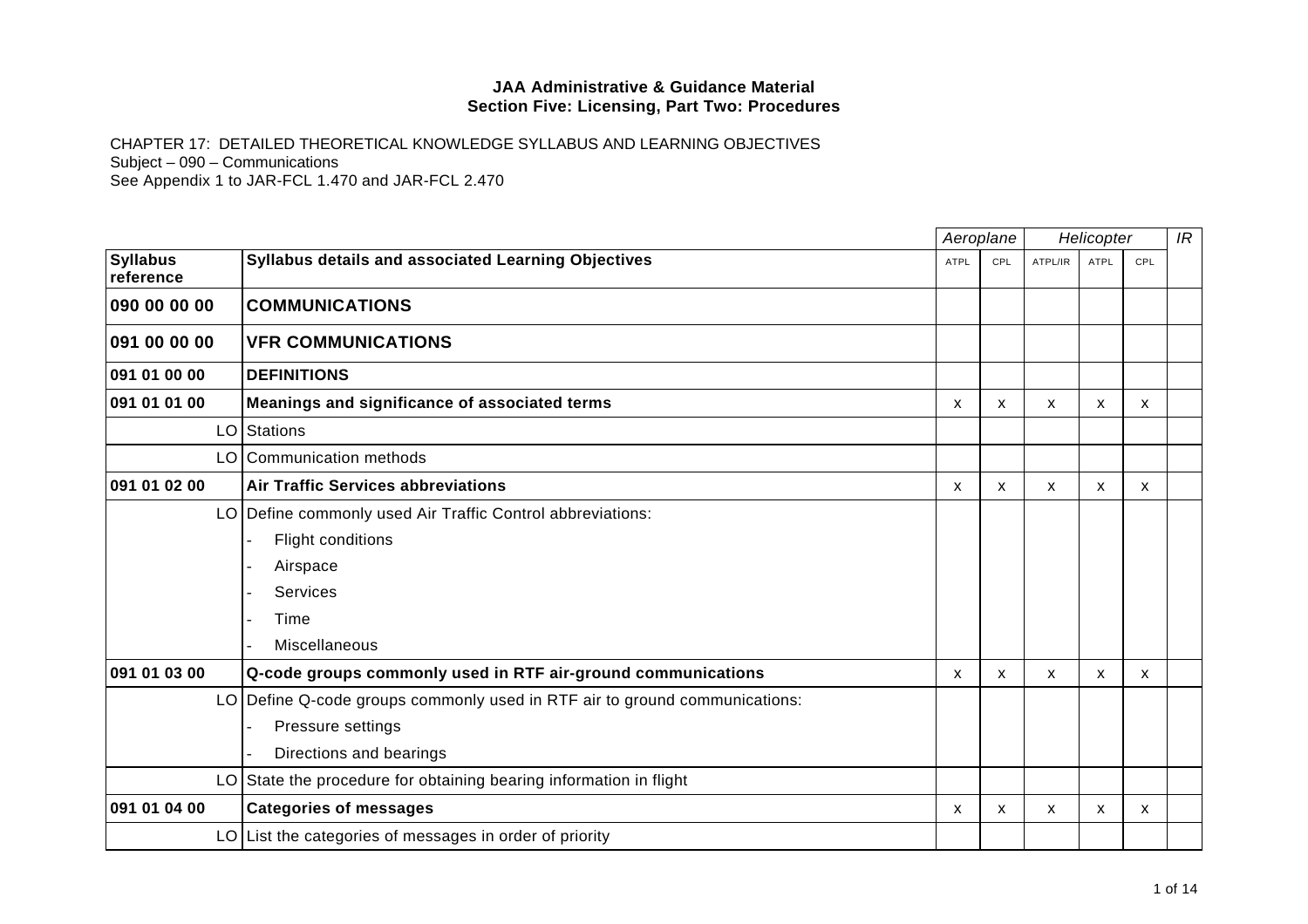|                              |                                                                             |             | Aeroplane |         | Helicopter   |              | IR |
|------------------------------|-----------------------------------------------------------------------------|-------------|-----------|---------|--------------|--------------|----|
| <b>Syllabus</b><br>reference | Syllabus details and associated Learning Objectives                         | <b>ATPL</b> | CPL       | ATPL/IR | <b>ATPL</b>  | CPL          |    |
|                              | LO Identify the types of messages appropriate to each category              |             |           |         |              |              |    |
|                              | $LO$ List the priority of a message (given examples of messages to compare) |             |           |         |              |              |    |
| 091 02 00 00                 | <b>GENERAL OPERATING PROCEDURES</b>                                         |             |           |         |              |              |    |
| 091 02 01 00                 | <b>Transmission of letters</b>                                              | X           | x         | x       | X            | X            |    |
|                              | LO State te phonetic alphabet used in radiotelephony                        |             |           |         |              |              |    |
|                              | LO Identify the occasions when words should be spelt                        |             |           |         |              |              |    |
| 091 02 02 00                 | Transmission of numbers (including level information)                       | X           | X         | X       | X            | X            |    |
| LO                           | Describe the method of transmisssion of numbers:                            |             |           |         |              |              |    |
|                              | Pronunciation                                                               |             |           |         |              |              |    |
|                              | Single digits, whole hundreds and whole thousands                           |             |           |         |              |              |    |
| 091 02 03 00                 | <b>Transmission of time</b>                                                 | X           | X         | X       | $\mathsf{x}$ | $\mathsf{x}$ |    |
|                              | LO Describe the ways of transmitting time                                   |             |           |         |              |              |    |
|                              | Standard time reference (UTC)                                               |             |           |         |              |              |    |
|                              | Minutes, minutes and hours, when required                                   |             |           |         |              |              |    |
| 091 02 04 00                 | <b>Transmission technique</b>                                               | X           | X         | X       | X            | X            |    |
| LO                           | Explain the techniques used for making good R/T transmissions               |             |           |         |              |              |    |
| 091 02 05 00                 | Standard words and phrases (relevant RTF phraseology included)              | X           | X         | X       | $\mathsf{x}$ | X            |    |
| LO                           | Define the meaning of standard words and phrases                            |             |           |         |              |              |    |
| LO                           | Use correct phraseology for each phase of VFR flight                        |             |           |         |              |              |    |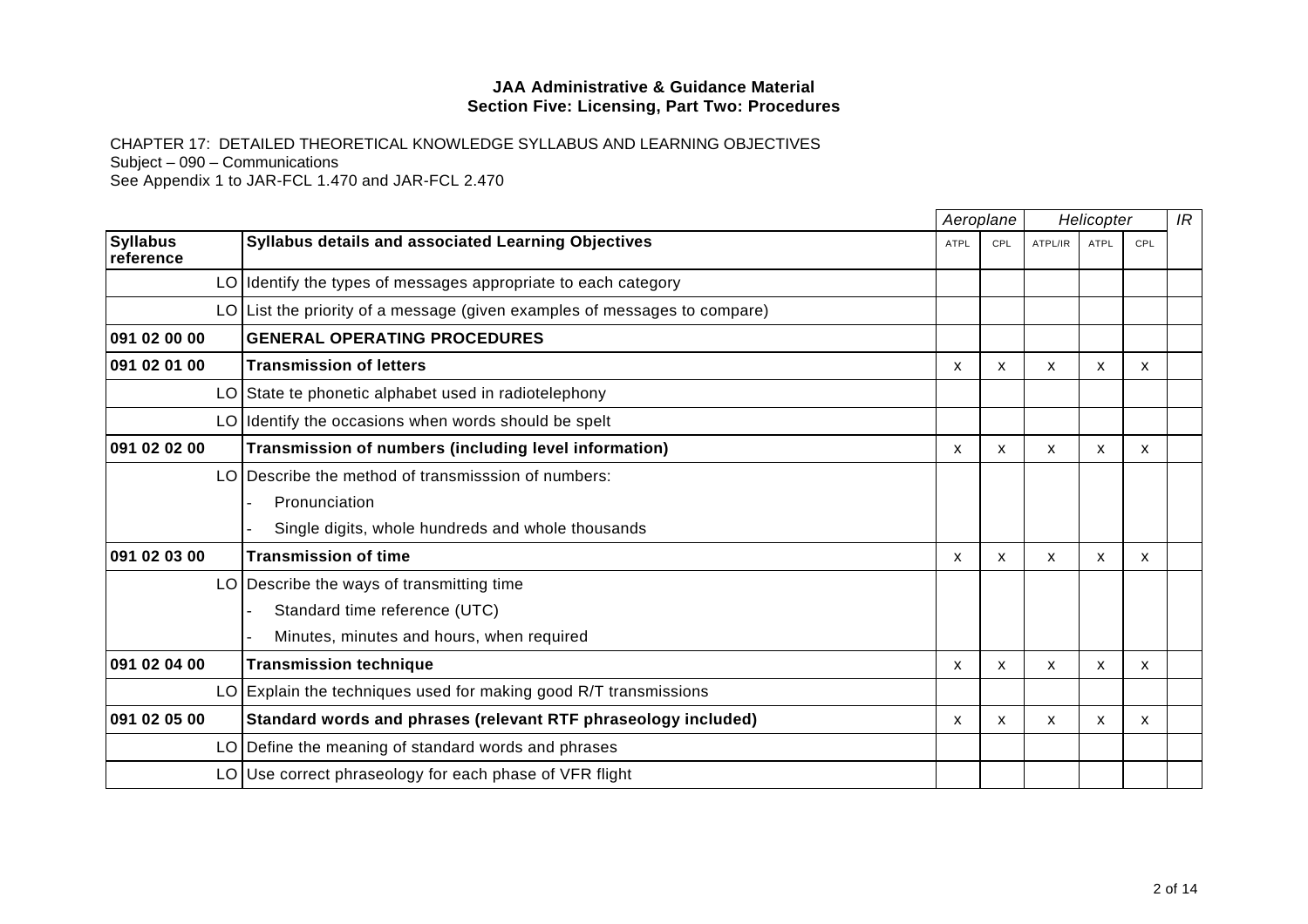|                              |                                                                                                |             | Aeroplane    |         | Helicopter  |                           | IR |
|------------------------------|------------------------------------------------------------------------------------------------|-------------|--------------|---------|-------------|---------------------------|----|
| <b>Syllabus</b><br>reference | Syllabus details and associated Learning Objectives                                            | <b>ATPL</b> | CPL          | ATPL/IR | <b>ATPL</b> | <b>CPL</b>                |    |
|                              | LO Aerodrome procedures                                                                        |             |              |         |             |                           |    |
|                              | Departure information                                                                          |             |              |         |             |                           |    |
|                              | Taxi instructions                                                                              |             |              |         |             |                           |    |
|                              | Aerodrome traffic and circuits                                                                 |             |              |         |             |                           |    |
|                              | Final approach and landing                                                                     |             |              |         |             |                           |    |
|                              | After landing                                                                                  |             |              |         |             |                           |    |
|                              | Essential aerodrome information                                                                |             |              |         |             |                           |    |
| LO                           | <b>VFR Departure</b>                                                                           |             |              |         |             |                           |    |
|                              | LO VFR Arrival                                                                                 |             |              |         |             |                           |    |
| 091 02 06 00                 | Radiotelephony call signs for aeronautical stations including use of abbreviated call<br>signs | X           | X            | X       | X           | $\mathsf{x}$              |    |
| LO                           | Name the two parts of the call sign of an aeronautical station                                 |             |              |         |             |                           |    |
|                              | LO Identify the call sign suffixes for aeronautical stations                                   |             |              |         |             |                           |    |
|                              | $LO$ Explain when the call sign may be omitted or abbreviated to the use of suffix only        |             |              |         |             |                           |    |
| 091 02 07 00                 | Radiotelephony call signs for aircraft including use of abbreviated call signs                 | X           | X            | X       | x           | $\mathsf{x}$              |    |
|                              | $LO$ List the three different ways to compose an aircraft call sign                            |             |              |         |             |                           |    |
| LO                           | Describe the abbreviated forms for aircriaft call signs                                        |             |              |         |             |                           |    |
|                              | LO Explain when aircraft call signs may be abbreviated                                         |             |              |         |             |                           |    |
| 091 02 08 00                 | <b>Transfer of communication</b>                                                               | X           | $\mathsf{x}$ | X       | X           | $\boldsymbol{\mathsf{x}}$ |    |
| LO                           | Describe the procedure for transfer of communication                                           |             |              |         |             |                           |    |
|                              | By groundstation                                                                               |             |              |         |             |                           |    |
|                              | By aircraft                                                                                    |             |              |         |             |                           |    |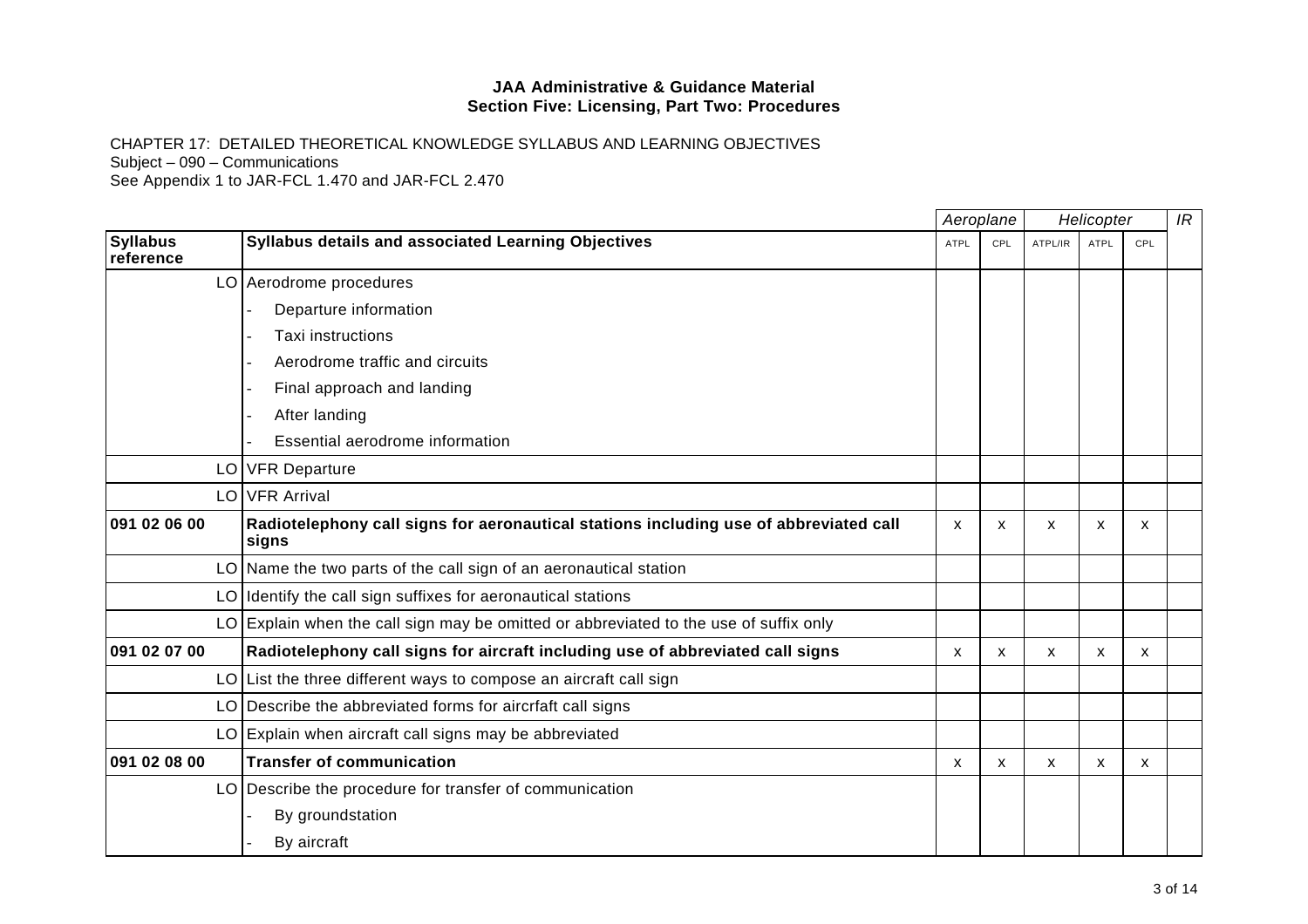|                              |                                                                                            |      | Aeroplane | Helicopter |              |              | IR |
|------------------------------|--------------------------------------------------------------------------------------------|------|-----------|------------|--------------|--------------|----|
| <b>Syllabus</b><br>reference | <b>Syllabus details and associated Learning Objectives</b>                                 | ATPL | CPL       | ATPL/IR    | ATPL         | CPL          |    |
| 091 02 09 00                 | Test procedures including readability scale                                                | x    | x         | x          | x            | X            |    |
|                              | LO Explain how to test radio transmission and reception                                    |      |           |            |              |              |    |
|                              | $LO$ State the readability scale and explain its meaning                                   |      |           |            |              |              |    |
| 091 02 10 00                 | Read back and acknowledgement requirements                                                 | X    | x         | X          | $\mathsf{x}$ | $\mathsf{X}$ |    |
|                              | LO State the requirement to read back ATC route clearaces                                  |      |           |            |              |              |    |
|                              | LO State the requirement to read back clearances related to in runway in use               |      |           |            |              |              |    |
|                              | LO State the requirement to read back "other cleareances" including conditional clearances |      |           |            |              |              |    |
|                              | LO State the the requirements to read back other data such as runway, SSR codes etc        |      |           |            |              |              |    |
| 091 02 11 00                 | Radar procedural phraseology                                                               | X    | X         | X          | x            | x            |    |
|                              | $LO$ Use the correct phraseology for an aircraft receiving a radar service                 |      |           |            |              |              |    |
|                              | Radar Identification                                                                       |      |           |            |              |              |    |
|                              | Radar vectoring                                                                            |      |           |            |              |              |    |
|                              | Traffic information and avoidance                                                          |      |           |            |              |              |    |
|                              | <b>SSR</b> procedures                                                                      |      |           |            |              |              |    |
| 091 03 00 00                 | <b>RELEVANT WEATHER INFORMATION TERMS (VFR)</b>                                            |      |           |            |              |              |    |
| 091 03 01 00                 | Aerodrome weather                                                                          | X    | x         | x          | x            | X            |    |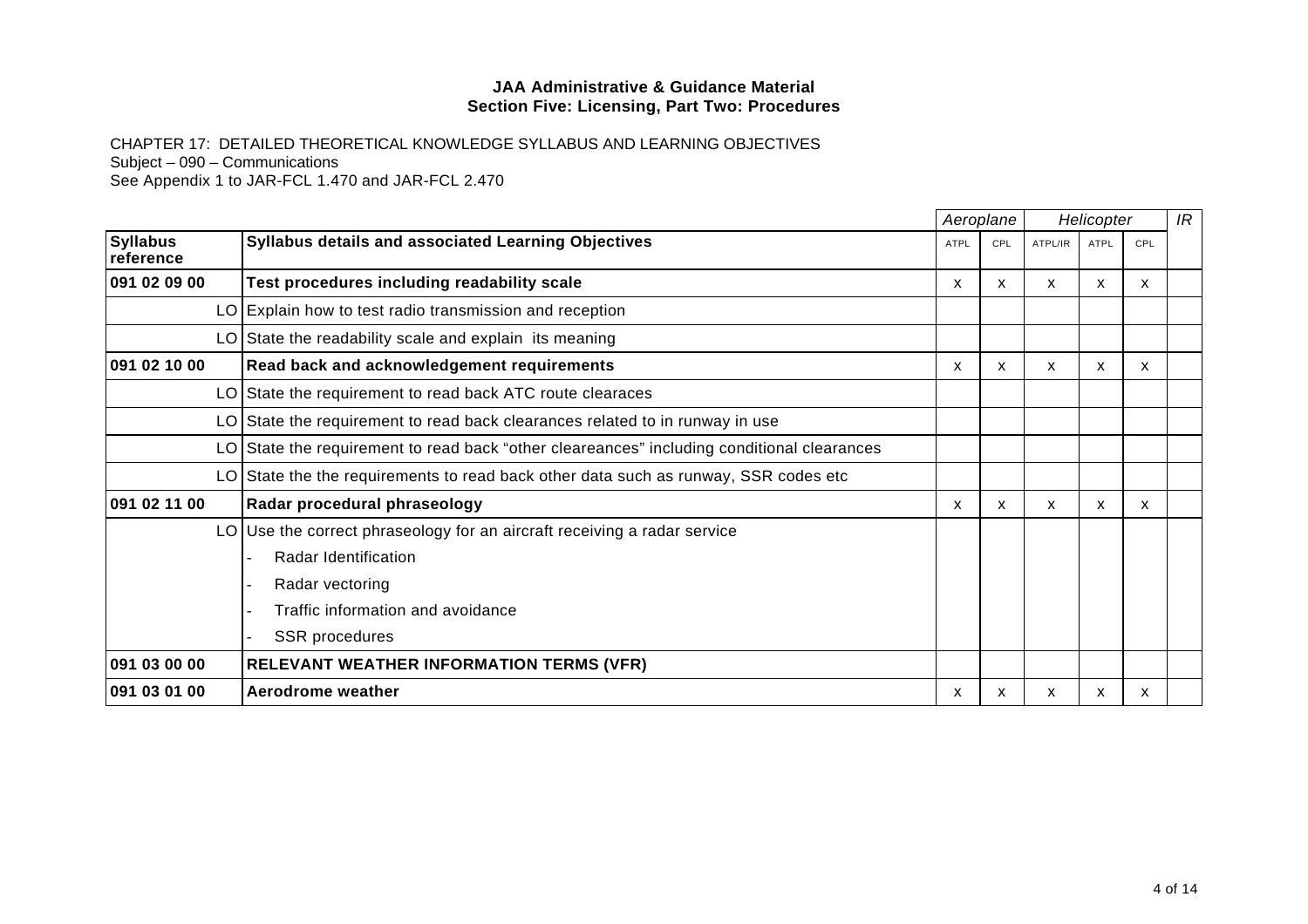CHAPTER 17: DETAILED THEORETICAL KNOWLEDGE SYLLABUS AND LEARNING OBJECTIVES Subject – 090 – Communications See Appendix 1 to JAR-FCL 1.470 and JAR-FCL 2.470

**Syllabus reference Syllabus details and associated Learning Objectives** ATPL ATPL ATPL CPL ATPL/IR ATPL CPL CPL CPL  $LO$  List the contents of aerodrome weather reports and state units of measurement used for each item Wind direction and speed - Variation of wind direction and speed - Visibility - Present weather - Cloud amount and type (including the meaning of CAVOK)

|              | Visibility                                                                                                                                |   |   |   |    |   |  |
|--------------|-------------------------------------------------------------------------------------------------------------------------------------------|---|---|---|----|---|--|
|              | <b>Present weather</b>                                                                                                                    |   |   |   |    |   |  |
|              | Cloud amount and type (including the meaning of CAVOK)                                                                                    |   |   |   |    |   |  |
|              | Air temperature and dewpoint                                                                                                              |   |   |   |    |   |  |
|              | Pressure values (QNH, QFE)                                                                                                                |   |   |   |    |   |  |
|              | Supplementary information (aerodrome warnings, landing runway, runway conditions,<br>restrictions, obstructions, windshear warnings, etc) |   |   |   |    |   |  |
| 091 03 02 00 | <b>Weather broadcast</b>                                                                                                                  | x | X | X | X. | X |  |
|              | LO List the sources of weather information available for aircraft in flight                                                               |   |   |   |    |   |  |
|              | LO Explain the meaning of the abbreviations: ATIS, VOLMET                                                                                 |   |   |   |    |   |  |
| 091 04 00 00 | <b>ACTION REQUIRED TO BE TAKEN IN CASE OF COMMUNICATION FAILURE</b>                                                                       | x | X | X | x  | X |  |
|              | LO State the action to be taken in case of communication failure on a controlled VFR-flight                                               |   |   |   |    |   |  |
| LO I         | Identify the frequencies to be used in an attempt to establish communication                                                              |   |   |   |    |   |  |
|              | LO State the additional information that should be transmitted, in the event of receiver failure                                          |   |   |   |    |   |  |
| LO I         | Identify the SSR code that may be used to indicate communication failure                                                                  |   |   |   |    |   |  |
|              | $LO$ Explain the action to be taken by a pilot with Com failure in the aerodrome traffic pattern at<br>controlled aerodromes              |   |   |   |    |   |  |
| 091 05 00 00 | <b>DISTRESS AND URGENCY PROCEDURES</b>                                                                                                    | х | x | x | x  | X |  |

 $\overline{IR}$ 

*Aeroplane Helicopter*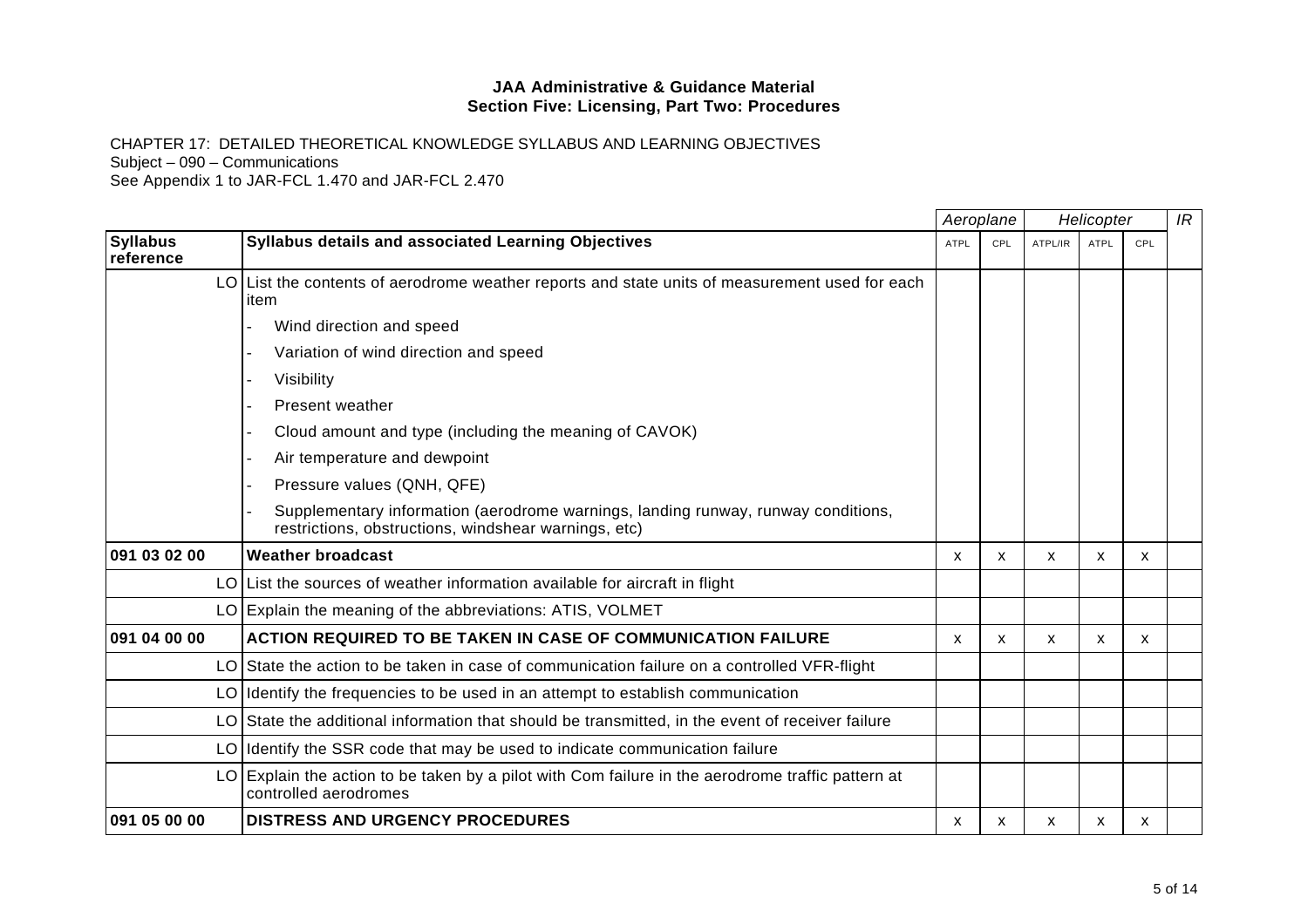|                              |                                                                                                             |      | Aeroplane | Helicopter                |              |     | IR |
|------------------------------|-------------------------------------------------------------------------------------------------------------|------|-----------|---------------------------|--------------|-----|----|
| <b>Syllabus</b><br>reference | <b>Syllabus details and associated Learning Objectives</b>                                                  | ATPL | CPL       | ATPL/IR                   | <b>ATPL</b>  | CPL |    |
| 091 05 01 00                 | Distress (definition – frequencies – watch of distress frequencies – distress signal –<br>distress message) | X    | X         | $\boldsymbol{\mathsf{x}}$ | $\mathsf{x}$ | X   |    |
|                              | LO State the DISTRESS procedures                                                                            |      |           |                           |              |     |    |
|                              | LO Define DISTRESS                                                                                          |      |           |                           |              |     |    |
|                              | LO Identify the frequencies that should be used by aircraft in DISTRESS                                     |      |           |                           |              |     |    |
|                              | LO Specify the emergency SSR codes that may be used by aircraft, and the meaning of the codes               |      |           |                           |              |     |    |
|                              | LO Describe the action to be taken by the station wich receives a DISTRESS message                          |      |           |                           |              |     |    |
|                              | LO Describe the action to be taken by all other stations when a DISTRESS procedure is in<br>progress        |      |           |                           |              |     |    |
|                              | LO List the content of a DISTRESS signal/message in the correct sequence                                    |      |           |                           |              |     |    |
| 091 05 02 00                 | Urgency (definition - frequencies - urgency signal - urgency message)                                       | X    | X.        | <b>X</b>                  | X            | X   |    |
|                              | LO State the URGENCY procedures                                                                             |      |           |                           |              |     |    |
|                              | LO Define URGENCY                                                                                           |      |           |                           |              |     |    |
|                              | LO Identify the frequencies that should be used by aircraft in URGENCY                                      |      |           |                           |              |     |    |
|                              | LO Describe the action to be taken by the station wich receives an URGENCY message                          |      |           |                           |              |     |    |
|                              | LO Describe the action to be taken by the station wich receives an URGENCY message                          |      |           |                           |              |     |    |
|                              | LO List the content of an URGENCY signal/message in the correct sequence                                    |      |           |                           |              |     |    |
| 091 06 00 00                 | <b>GENERAL PRINCIPLES OF VHF PROPAGATION AND ALLOCATION OF FREQUENCIES</b>                                  | X    | X.        | X.                        | X            | x   |    |
|                              |                                                                                                             |      |           |                           |              |     |    |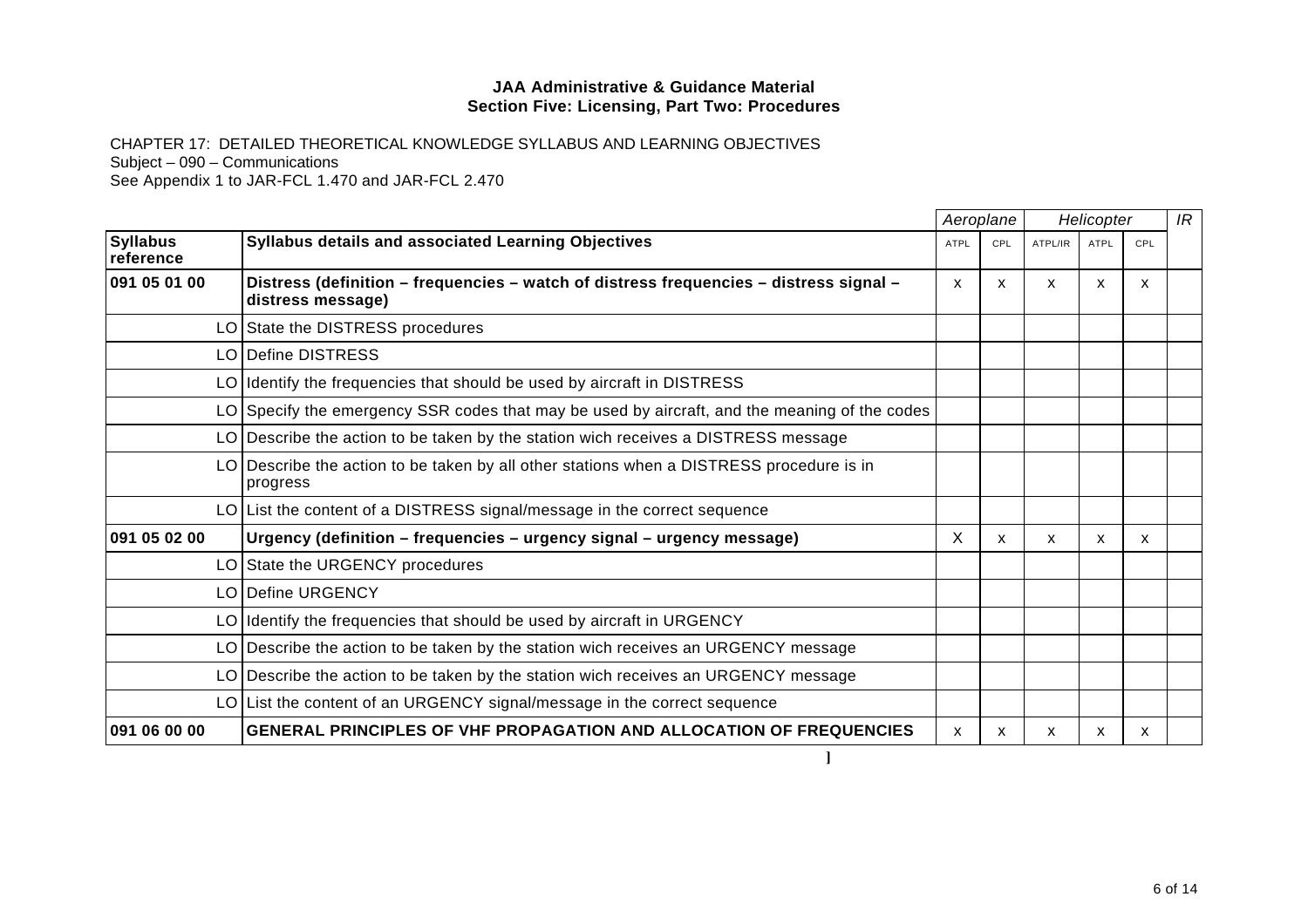|                              |                                                                                                              |              | Aeroplane  | Helicopter |             |     | IR           |
|------------------------------|--------------------------------------------------------------------------------------------------------------|--------------|------------|------------|-------------|-----|--------------|
| <b>Syllabus</b><br>reference | Syllabus details and associated Learning Objectives                                                          | <b>ATPL</b>  | <b>CPL</b> | ATPL/IR    | <b>ATPL</b> | CPL |              |
|                              | LO Describe the radio frequency spectrum with particular reference to VHF                                    |              |            |            |             |     |              |
|                              | $LO$ Describe the radio frequency spectrum of the bands into wich the radio frequency spectrum is<br>divided |              |            |            |             |     |              |
|                              | LO Identify the frequency range of the VHF band                                                              |              |            |            |             |     |              |
|                              | LO Name the band normally used for Aeronautical Mobile Service voice communication                           |              |            |            |             |     |              |
|                              | LO State the frequency separation allocated between consecutive VHF frequencies                              |              |            |            |             |     |              |
|                              | LO Describe the propagation characteristics of radio transmissions in the VHF band                           |              |            |            |             |     |              |
|                              | LO Describe factors wich reduce the effective range and quality of radio transmissions                       |              |            |            |             |     |              |
|                              | LO State wich of these factors apply to the VHF band                                                         |              |            |            |             |     |              |
|                              | LO Calculate the effective range of VHF transmissions assuming no attenuating factors                        |              |            |            |             |     |              |
| 092 00 00 00                 | <b>IFR COMMUNICATIONS</b>                                                                                    |              |            |            |             |     |              |
| 092 01 00 00                 | <b>DEFINITIONS</b>                                                                                           |              |            |            |             |     |              |
| 092 01 01 00                 | Meanings and significance of associated terms                                                                | X            |            | x          |             |     | X            |
|                              | $LO$ As for VFR plus terms used in conjuntion with approach and holding procedures                           |              |            |            |             |     |              |
| 092 01 02 00                 | <b>Air Traffic Control abbreviations</b>                                                                     | $\mathsf{x}$ |            | X          |             |     | $\mathsf{x}$ |
|                              | LO As for VFR plus additional IFR related terms                                                              |              |            |            |             |     |              |
| 092 01 03 00                 | Q-code groups commonly used in RTF air-ground communications                                                 | X            |            | X          |             |     | X            |
|                              | LO Define Q-code groups commonly used in RTF air to ground communications:                                   |              |            |            |             |     |              |
|                              | Pressure settings                                                                                            |              |            |            |             |     |              |
|                              | Directions and bearings                                                                                      |              |            |            |             |     |              |
|                              | $LO$ State the procedure for obtaining a bearing information in flight                                       |              |            |            |             |     |              |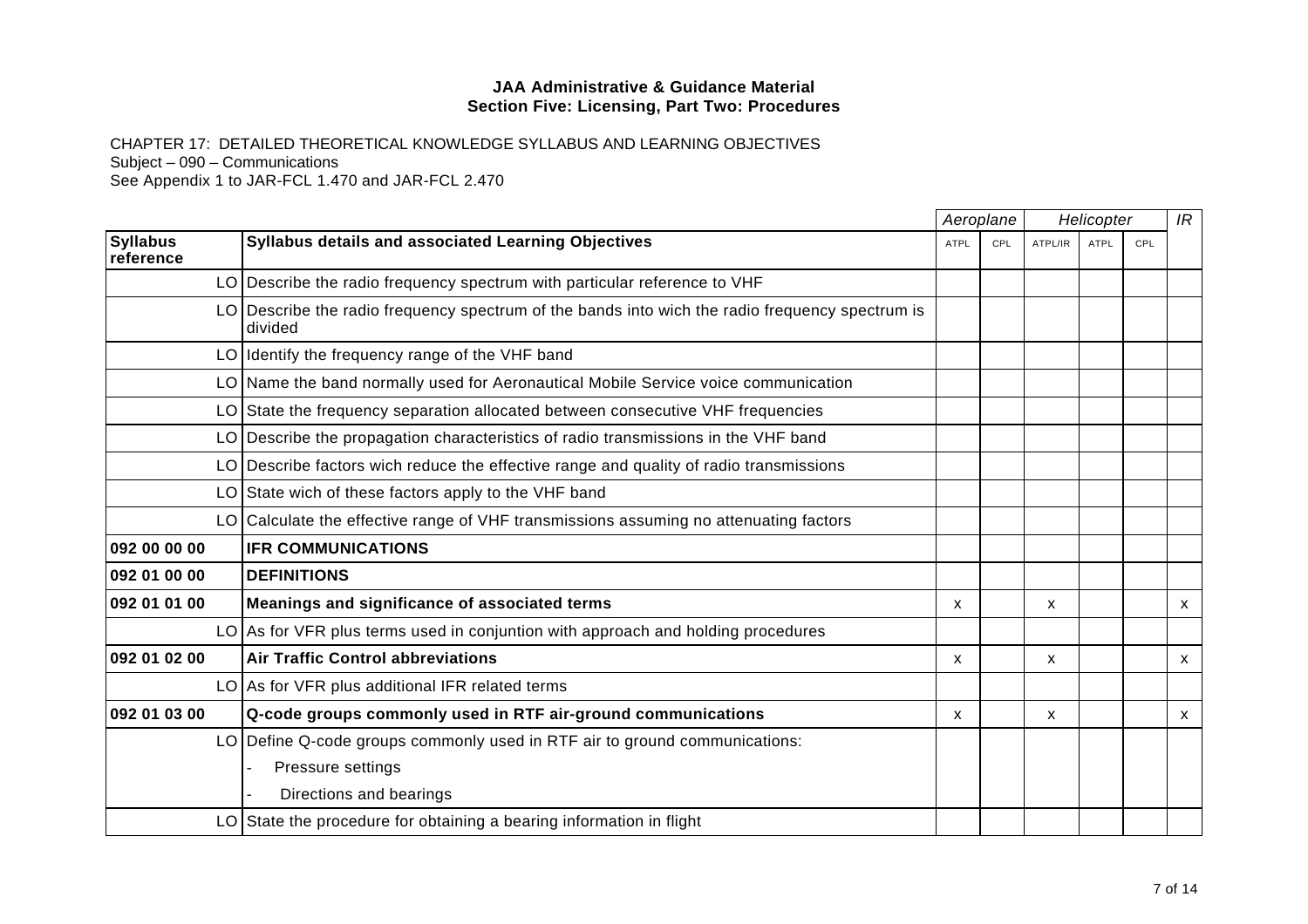|                              |                                                                             |             | Aeroplane<br>Helicopter |         |             | IR  |              |
|------------------------------|-----------------------------------------------------------------------------|-------------|-------------------------|---------|-------------|-----|--------------|
| <b>Syllabus</b><br>reference | <b>Syllabus details and associated Learning Objectives</b>                  | <b>ATPL</b> | CPL                     | ATPL/IR | <b>ATPL</b> | CPL |              |
| 092 01 04 00                 | <b>Categories of messages</b>                                               | X           |                         | X       |             |     | X            |
|                              | $LO$ List the categories of messages in order of priority                   |             |                         |         |             |     |              |
|                              | LO Identify the types of messages appropriate to each category              |             |                         |         |             |     |              |
|                              | $LO$ List the priority of a message (given examples of messages to compare) |             |                         |         |             |     |              |
| 092 02 00 00                 | <b>GENERAL OPERATING PROCEDURES</b>                                         |             |                         |         |             |     |              |
| 092 02 01 00                 | <b>Transmission of letters</b>                                              | X           |                         | X       |             |     | $\mathsf{x}$ |
|                              | LO State the phonetic alphabet used in radiotelephony                       |             |                         |         |             |     |              |
|                              | LO Identify the occasions when words should be spelt                        |             |                         |         |             |     |              |
| 092 02 02 00                 | Transmission of numbers (including level information)                       | X           |                         | x       |             |     | X            |
|                              | LO Describe the method of transmitting numbers                              |             |                         |         |             |     |              |
|                              | Pronunciation                                                               |             |                         |         |             |     |              |
|                              | Single digits, whole hundreds and whole thousands                           |             |                         |         |             |     |              |
| 092 02 03 00                 | <b>Transmission of time</b>                                                 | X           |                         | X       |             |     | X            |
|                              | $LO$ Describe the ways of transmitting time                                 |             |                         |         |             |     |              |
|                              | Standard time reference (UTC)                                               |             |                         |         |             |     |              |
|                              | Minutes, minutes and hours, when required                                   |             |                         |         |             |     |              |
| 092 02 04 00                 | <b>Transmission technique</b>                                               | X           |                         | X       |             |     | X            |
|                              | $LO$ Explain the techniques used for making good R/T transmissions          |             |                         |         |             |     |              |
| 092 02 05 00                 | Standard words and phrases (relevant RTF phraseology included)              | X           |                         | X       |             |     | X            |
|                              | LO Define the meaning of standard words and phrases                         |             |                         |         |             |     |              |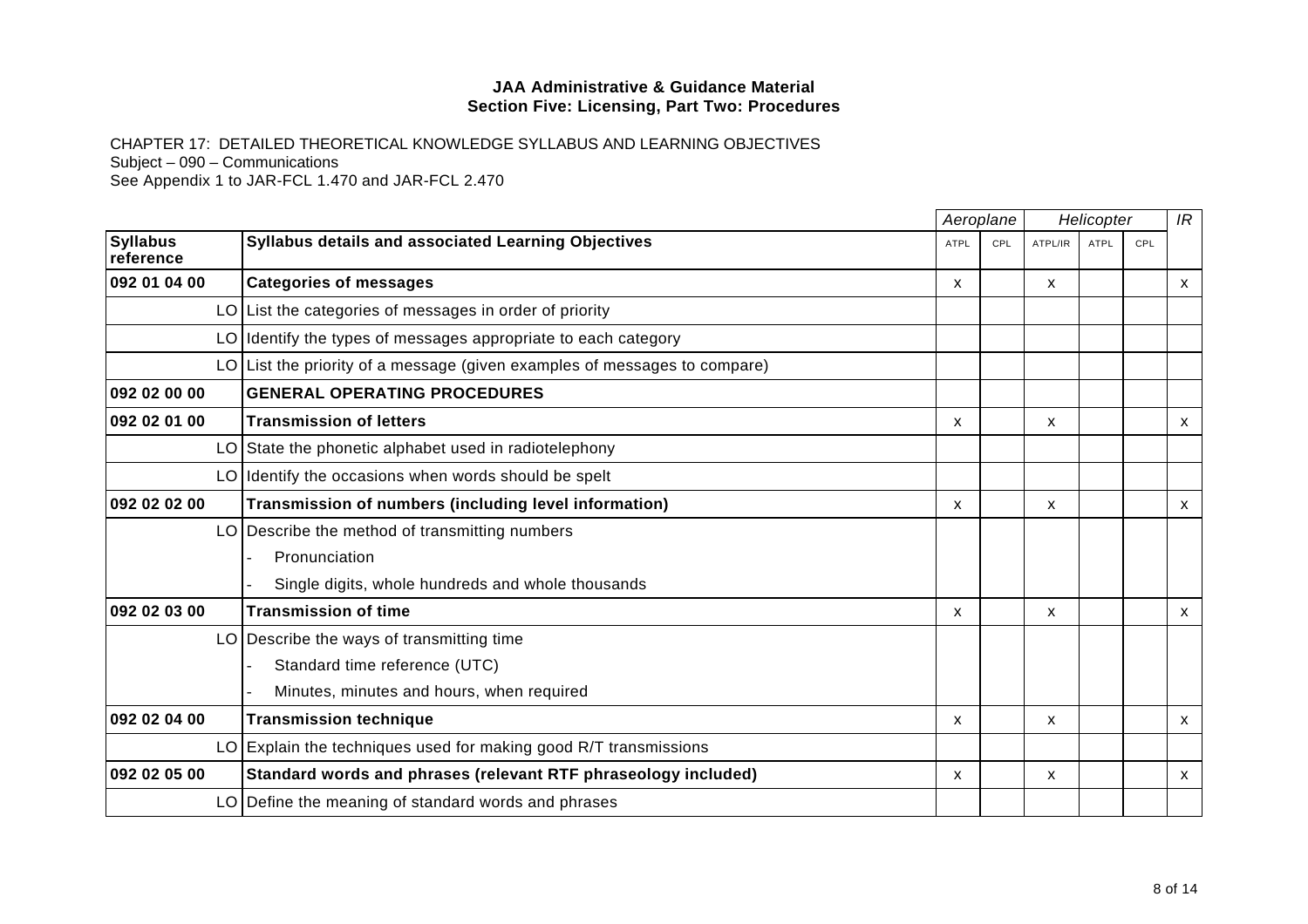CHAPTER 17: DETAILED THEORETICAL KNOWLEDGE SYLLABUS AND LEARNING OBJECTIVES Subject – 090 – Communications See Appendix 1 to JAR-FCL 1.470 and JAR-FCL 2.470

*Aeroplane Helicopter* **Syllabus referenceSyllabus details and associated Learning Objectives** ATPL CPL ATPL CPL ATPL/IR ATPL CPL CPL ATPL/IR ATPL CPL *IR*  $LO$  Use correct standard phraseology for each phase of IFR flight **Pushback** IFR depature - Airways clearances Position reporting - Approach procedures IFR arrivals **092 02 06 00 Radiotelephony call signs for aeronautical stations including use of abbreviated call signs**  x x x  $LO$  As for VFR LO Name the two parts of the call sign af an aeronautical station LO Identify the call sign suffixes for aeronautical stations LO Explain when the call sign may be abbreviated to the use of suffix only **092 02 07 00 Radiotelephony call signs for aircraft including use of abbreviated call signs** x x x LO | As for VFR\_  $LO$  Explain when the suffix "HEAVY" should be used with an aircraft call sign LO Explain the use of the phrase "Change your call sign to  $\dots$ " LO Explain the use of of the phrase "Revert to flight plan call sign" **092 02 08 00**  $\blacksquare$  **Transfer of communication**  $\blacksquare$  **x**  $\blacksquare$  **x**  $\blacksquare$  **x**  $\blacksquare$  **x**  $\blacksquare$  **x**  $\blacksquare$  **x**  $\blacksquare$  **x**  $\blacksquare$  **x**  $\blacksquare$  **x**  $\blacksquare$  **x**  $\blacksquare$  **x**  $\blacksquare$  **x**  $\blacksquare$  **x**  $\blacksquare$  **x**  $\blacksquare$  **x**  $\blacksquare$  **x**  $\blacksquare$  **x**  $\blacksquare$  **x**  $\blacksquare$  **x \bl** LO Describe the procedure for transfer of communication By ground station By aircraft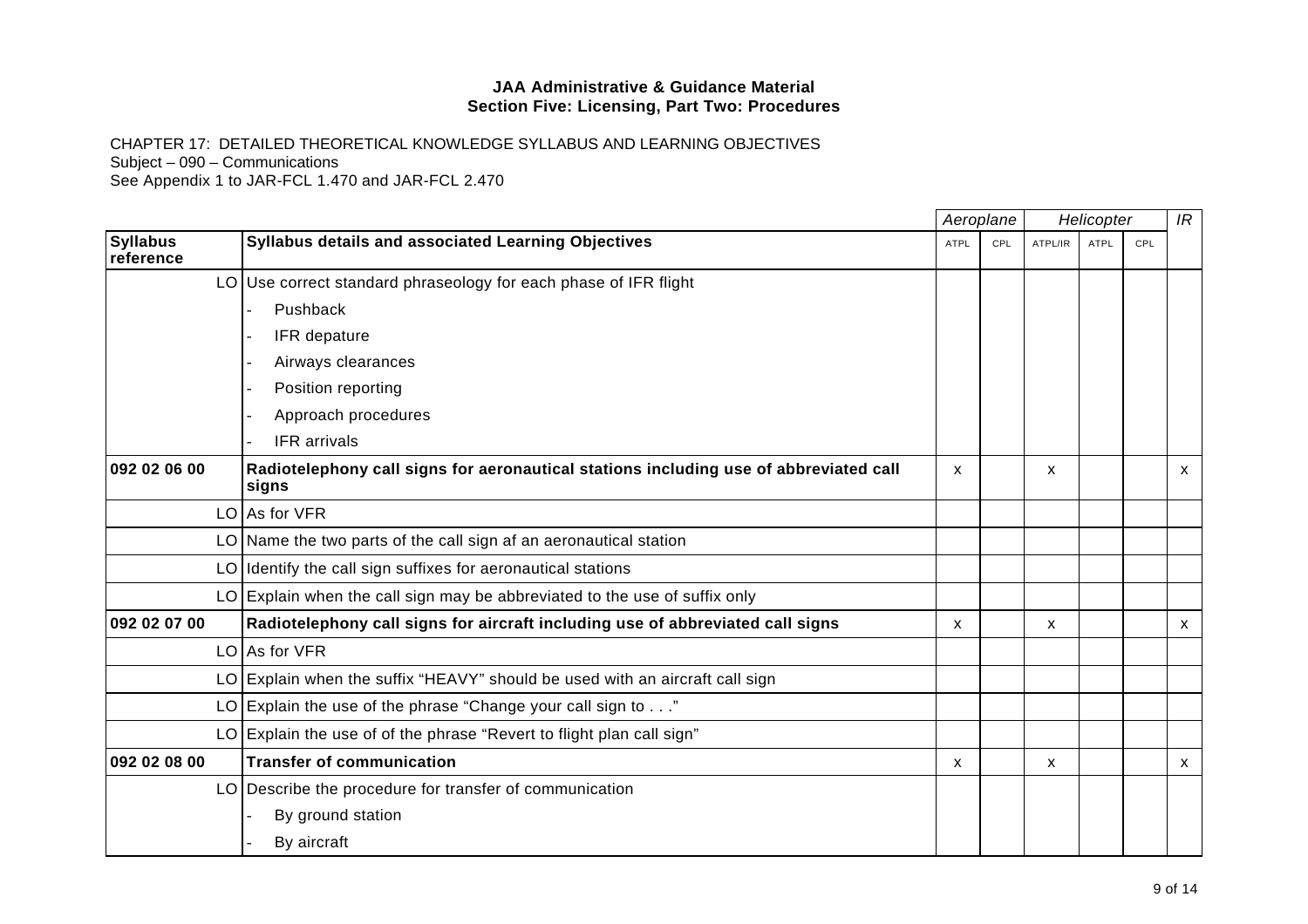|                              |                                                                                           |              | Aeroplane  |         | Helicopter  |     | IR           |
|------------------------------|-------------------------------------------------------------------------------------------|--------------|------------|---------|-------------|-----|--------------|
| <b>Syllabus</b><br>reference | <b>Syllabus details and associated Learning Objectives</b>                                | <b>ATPL</b>  | <b>CPL</b> | ATPL/IR | <b>ATPL</b> | CPL |              |
| 092 02 09 00                 | Test procedures including readability scale; establishment of RTF communication           | $\mathsf{x}$ |            | X       |             |     | X            |
|                              | LO Explain how to test radio transmission and reception                                   |              |            |         |             |     |              |
|                              | LO State the readability scale and explain its meaning                                    |              |            |         |             |     |              |
| 092 02 10 00                 | Read back and acknowledgement requirements                                                | X            |            | X       |             |     | X            |
|                              | LO State the requirement to read back ATC route clearances                                |              |            |         |             |     |              |
|                              | LO State the requirement to read back clearances related to runway in use                 |              |            |         |             |     |              |
|                              | $LO$ State the requirement to read back other clearances including conditional clearances |              |            |         |             |     |              |
| LO                           | State the requirement to read back data such as runway, SSR codes etc                     |              |            |         |             |     |              |
| 092 02 11 00                 | Radar procedural phraseology                                                              | X            |            | X       |             |     | $\mathsf{x}$ |
|                              | $LO$ Use the correct phraseology for an aircraft receiving a radar service                |              |            |         |             |     |              |
|                              | Radar identification                                                                      |              |            |         |             |     |              |
|                              | Radar vectoring                                                                           |              |            |         |             |     |              |
|                              | Traffic information and avoidance                                                         |              |            |         |             |     |              |
|                              | <b>SSR</b> procedures                                                                     |              |            |         |             |     |              |
| 092 02 12 00                 | Level changes and reports                                                                 | $\mathsf{x}$ |            | X       |             |     | $\mathsf{x}$ |
|                              | $LO$ Use the correct term to describe vertical position                                   |              |            |         |             |     |              |
|                              | In relation to flight level (standard pressure setting)                                   |              |            |         |             |     |              |
|                              | In relation to Altitude (metres/feet on QNH)                                              |              |            |         |             |     |              |
|                              | In relation to Height (metres/feet on QNH)                                                |              |            |         |             |     |              |
| 092 03 00 00                 | <b>ACTION REQUIRED TO BE TAKEN IN CASE OF COMMUNICATION FAILURE</b>                       | X            |            | X       |             |     | X            |
|                              | LO Describe the action to be taken in communication failure on a IFR flight               |              |            |         |             |     |              |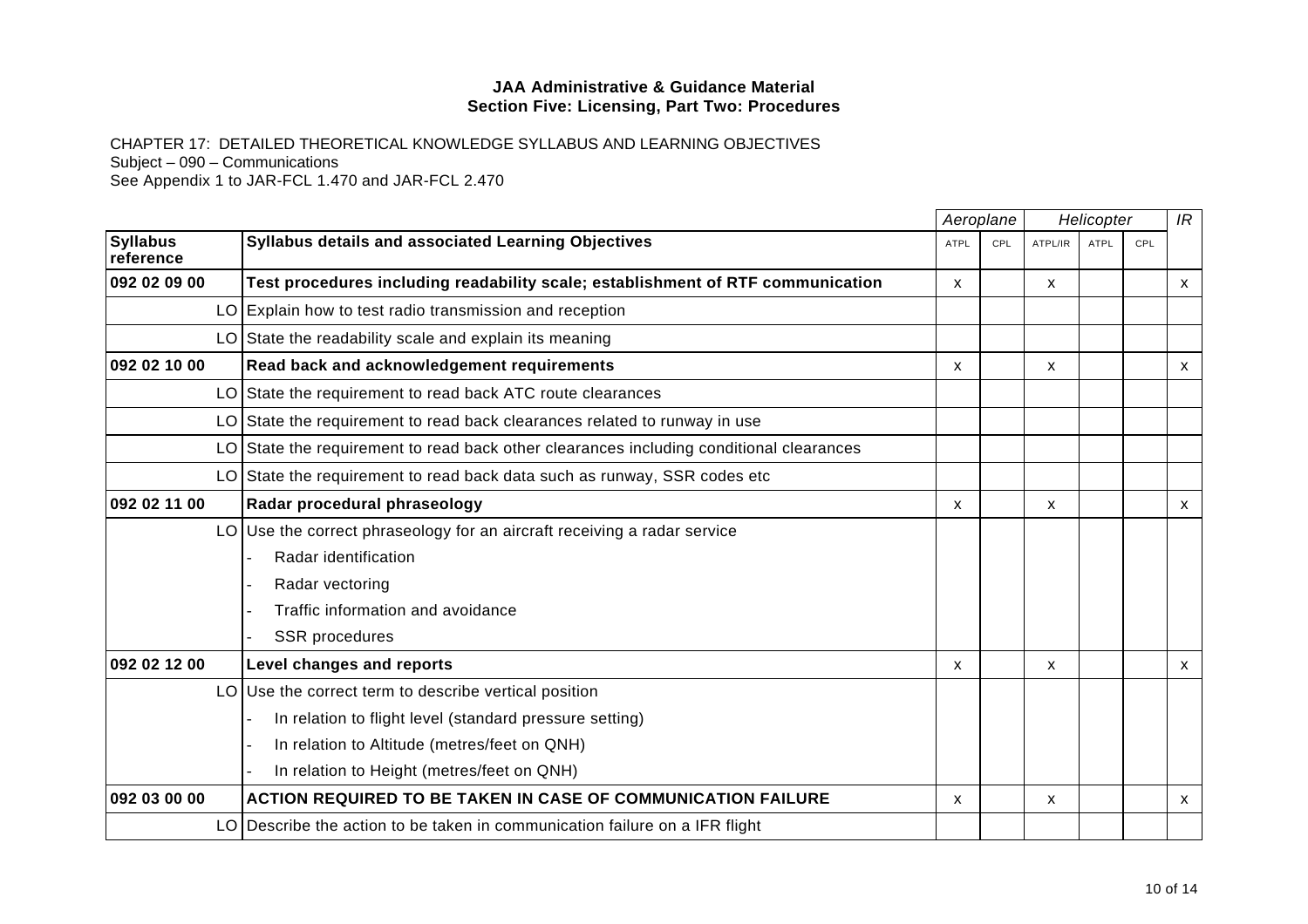CHAPTER 17: DETAILED THEORETICAL KNOWLEDGE SYLLABUS AND LEARNING OBJECTIVES Subject – 090 – Communications

See Appendix 1 to JAR-FCL 1.470 and JAR-FCL 2.470

|                              |                                                                                                                                                    | Aeroplane    |     | Helicopter |             |     | IR           |
|------------------------------|----------------------------------------------------------------------------------------------------------------------------------------------------|--------------|-----|------------|-------------|-----|--------------|
| <b>Syllabus</b><br>reference | Syllabus details and associated Learning Objectives                                                                                                | <b>ATPL</b>  | CPL | ATPL/IR    | <b>ATPL</b> | CPL |              |
|                              | LO Describe the action to be taken in case of communication failure on a IFR flight when flying in<br>VMC and the flight will be terminated in VMC |              |     |            |             |     |              |
|                              | LO Describe the action to be taken in case of communication failure on a IFR flight when flying in<br><b>IMC</b>                                   |              |     |            |             |     |              |
| 092 04 00 00                 | <b>DISTRESS AND URGENCY PROCEDURES</b>                                                                                                             |              |     |            |             |     |              |
| 092 04 01 00                 | <b>PAN medical</b>                                                                                                                                 | X            |     | X          |             |     | $\mathsf{x}$ |
|                              | LO   Describe the type of flights to wich PAN MEDICAL applies                                                                                      |              |     |            |             |     |              |
|                              | LO List the content of a PAN MEDICAL message in correct sequence                                                                                   |              |     |            |             |     |              |
| 092 04 02 00                 | Distress (definition – frequencies – watch of distress frequencies – distress signal –<br>distress message)                                        | $\mathsf{x}$ |     | X          |             |     | $\mathsf{x}$ |
|                              | LO State the DISTRESS procedures                                                                                                                   |              |     |            |             |     |              |
|                              | LO Define DISTRESS                                                                                                                                 |              |     |            |             |     |              |
| LO                           | Identify the frequencies that should be used by aircraft in DISTRESS                                                                               |              |     |            |             |     |              |
|                              | LO Specify the emergency SSR codes that may be used by aircraft, and the meaning of the codes                                                      |              |     |            |             |     |              |
|                              | LO Describe the action to be taken by the station wich receives a DISTRESS messages                                                                |              |     |            |             |     |              |
|                              | LO Describe the action to be taken by all other stations when a DISTRESS procedure is in<br>progress                                               | $\mathsf{x}$ |     | X          |             |     | $\mathsf{x}$ |
|                              | LO List the content of a DISTRESS message                                                                                                          |              |     |            |             |     |              |
| 092 04 03 00                 | Urgency (definition – frequencies – urgency signal – urgency message)                                                                              |              |     |            |             |     |              |
|                              | LO State the URGENCY procedures                                                                                                                    |              |     |            |             |     |              |
|                              | LO Define URGENCY                                                                                                                                  |              |     |            |             |     |              |
| LO I                         | Identify the frequencies that should be used by aircraft in URGENCY                                                                                |              |     |            |             |     |              |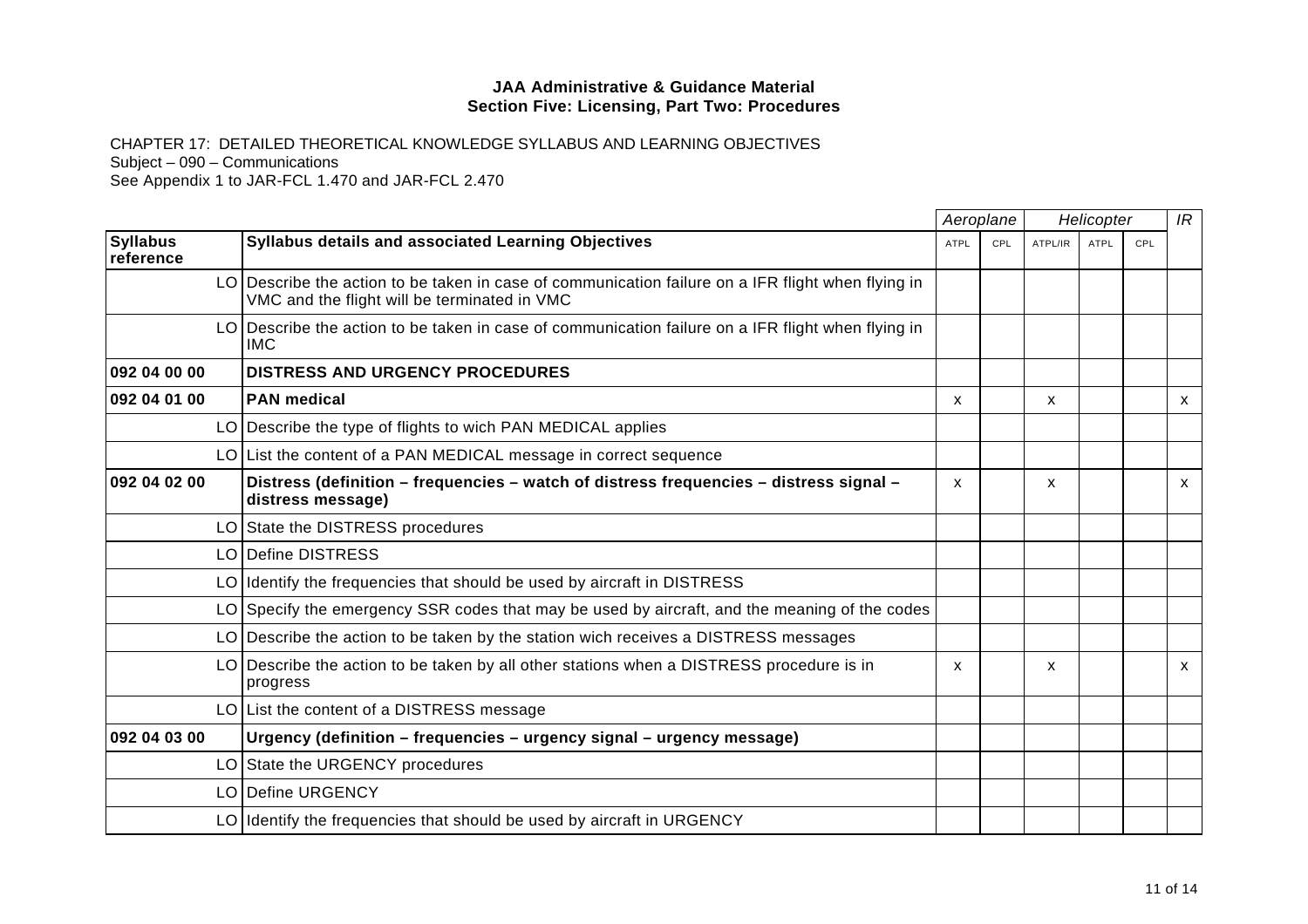|                              |                                                                                            |              | Aeroplane |         | Helicopter  |     | IR           |
|------------------------------|--------------------------------------------------------------------------------------------|--------------|-----------|---------|-------------|-----|--------------|
| <b>Syllabus</b><br>reference | Syllabus details and associated Learning Objectives                                        | <b>ATPL</b>  | CPL       | ATPL/IR | <b>ATPL</b> | CPL |              |
|                              | LO Describe the action to be taken by the station wich receives a URGENCY message          | X            |           | X       |             |     | X            |
|                              | LO Describe the action to be taken by the station wich receives a URGENCY message          |              |           |         |             |     |              |
|                              | LO List the content of a URGENCY signal/message in the correct sequence                    |              |           |         |             |     |              |
| 092 05 00 00                 | <b>RELEVANT WEATHER INFORMATION TERM</b>                                                   |              |           |         |             |     |              |
| 092 05 01 00                 | Aerodrome weather                                                                          | $\mathsf{x}$ |           | X       |             |     | <b>X</b>     |
|                              | $LO$ As for VFR plus the following                                                         |              |           |         |             |     |              |
|                              | LO Runway visual range                                                                     |              |           |         |             |     |              |
|                              | LO Braking action (friction coefficient)                                                   |              |           |         |             |     |              |
| 092 05 02 00                 | <b>Weather broadcast</b>                                                                   | X            |           | X       |             |     | $\mathsf{x}$ |
|                              | $LO$ As for VFR plus the following                                                         |              |           |         |             |     |              |
|                              | LO Explain when aircraft routine meteorological observations should be made                |              |           |         |             |     |              |
|                              | LO Explain when aircraft Special meteorological observations should be made                |              |           |         |             |     |              |
| 092 06 00 00                 | <b>GENERAL PRINCIPLES OF VHF PROPAGATION AND ALLOCATION OF FREQUENCIES</b>                 | X            |           | X       |             |     | $\mathsf{x}$ |
|                              | LO Describe the radio frequency spectrum with particular reference to VHF                  |              |           |         |             |     |              |
|                              | $LO$ State the names of the bands into which the radio frequency spectrum is divided       |              |           |         |             |     |              |
|                              | $LO$ Identify the frequency range of the VHF band                                          |              |           |         |             |     |              |
|                              | LO Name the band normally used for Aeronautical Mobile Service voice communications        |              |           |         |             |     |              |
|                              | LO State the frequency separation allocated between consecutive VHF frequencies            |              |           |         |             |     |              |
| LO                           | Describe the propagation characteristics of radio transmissions in the VHF band            |              |           |         |             |     |              |
|                              | LO Describe the factors wich reduce the effective range and quality of radio transmissions |              |           |         |             |     |              |
|                              | LO State wich of these factors apply to the VHF band                                       |              |           |         |             |     |              |